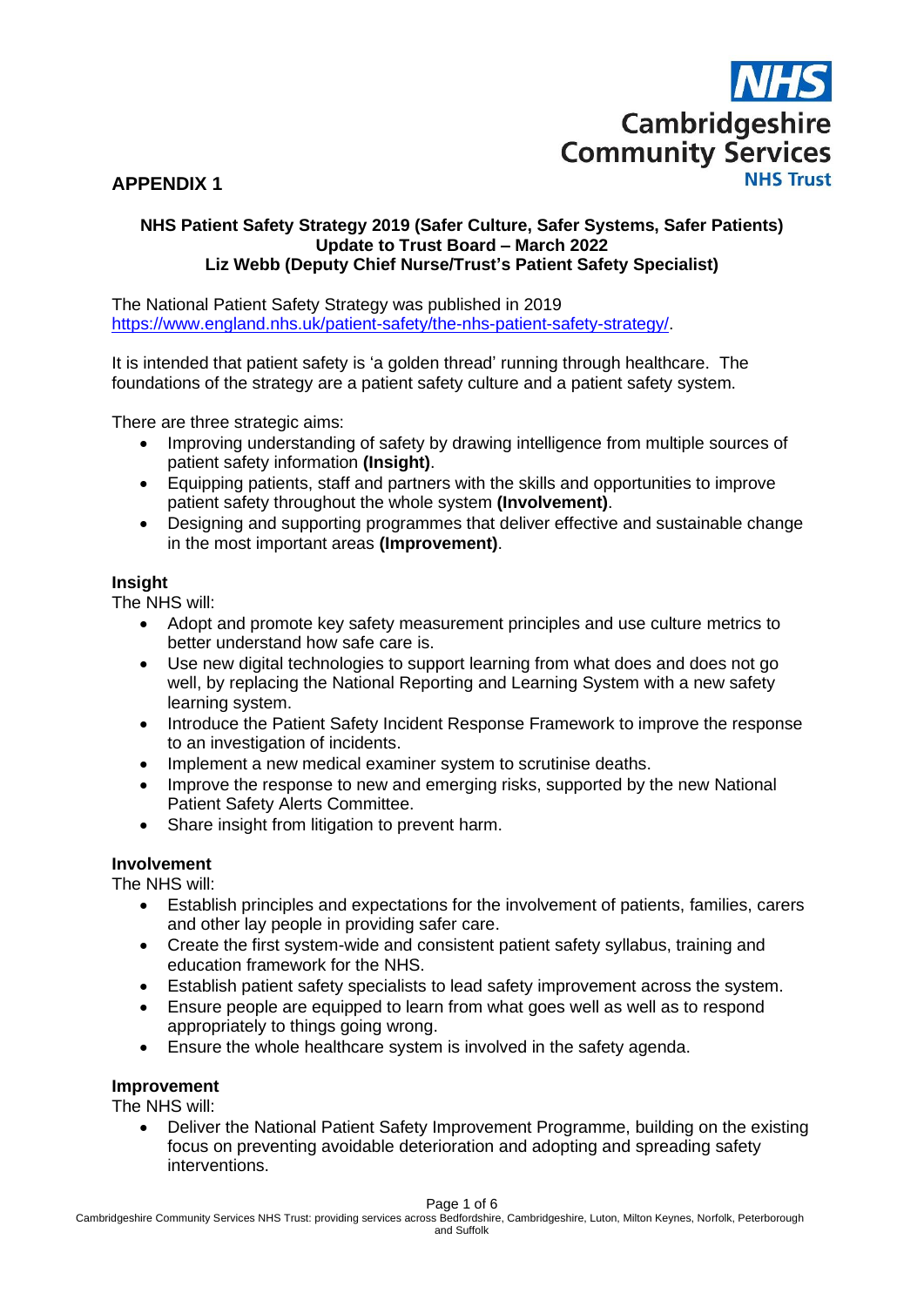- Deliver the Maternity and Neonatal Safety Improvement Programme to support reduction in stillbirth, neonatal and maternal death and neonatal asphyxial brain injury by 50% by 2025.
- Develop the Medicines Safety Improvement Programme to increase the safety of those areas of medication use currently considered highest risk.
- Deliver a Mental Health Safety Improvement Programme to tackle priority areas, including restrictive practice and sexual safety.
- Work with partners across the NHS to support safety improvement in priority areas such as the safety of older people, the safety of those with learning disabilities and the continuing threat of antimicrobial resistance.
- Work to ensure research and innovation support safety improvement.

## **What does this mean to us?**

In a letter [\(https://www.sfh-tr.nhs.uk/media/12473/enc-082-appendix-1-210826-patient](https://www.sfh-tr.nhs.uk/media/12473/enc-082-appendix-1-210826-patient-safety-specialists-letter.pdf)[safety-specialists-letter.pdf\)](https://www.sfh-tr.nhs.uk/media/12473/enc-082-appendix-1-210826-patient-safety-specialists-letter.pdf), trust boards are asked to adopt the strategy and lead on its implementation throughout the organisation. Identify a board level lead for Patient Safety and the implementation of the strategy. Annually a Patient Safety Response Plan will be signed off by the board, agreeing the focus for investigations that mean quality of investigation over quantity, and look at systemwide improvement. For us this will mean more participation with ICSs and other partners for investigation rather than in isolation.

As a Trust, this strategy is woven through the Clinical and Quality Strategy, and work started pre-Covid to integrate with the People Strategy, which is obviously key. Similarly, the need to embrace quality improvement (QI) methods from floor to board integrating the work of service redesign and the clinical quality portfolios. Some of the changes are simple to make, whilst others, such as mandatory safety training and the revised framework for investigating safety incidents, are much more complex.

Work has started across all the elements of the strategy; these are detailed below with a short progress update.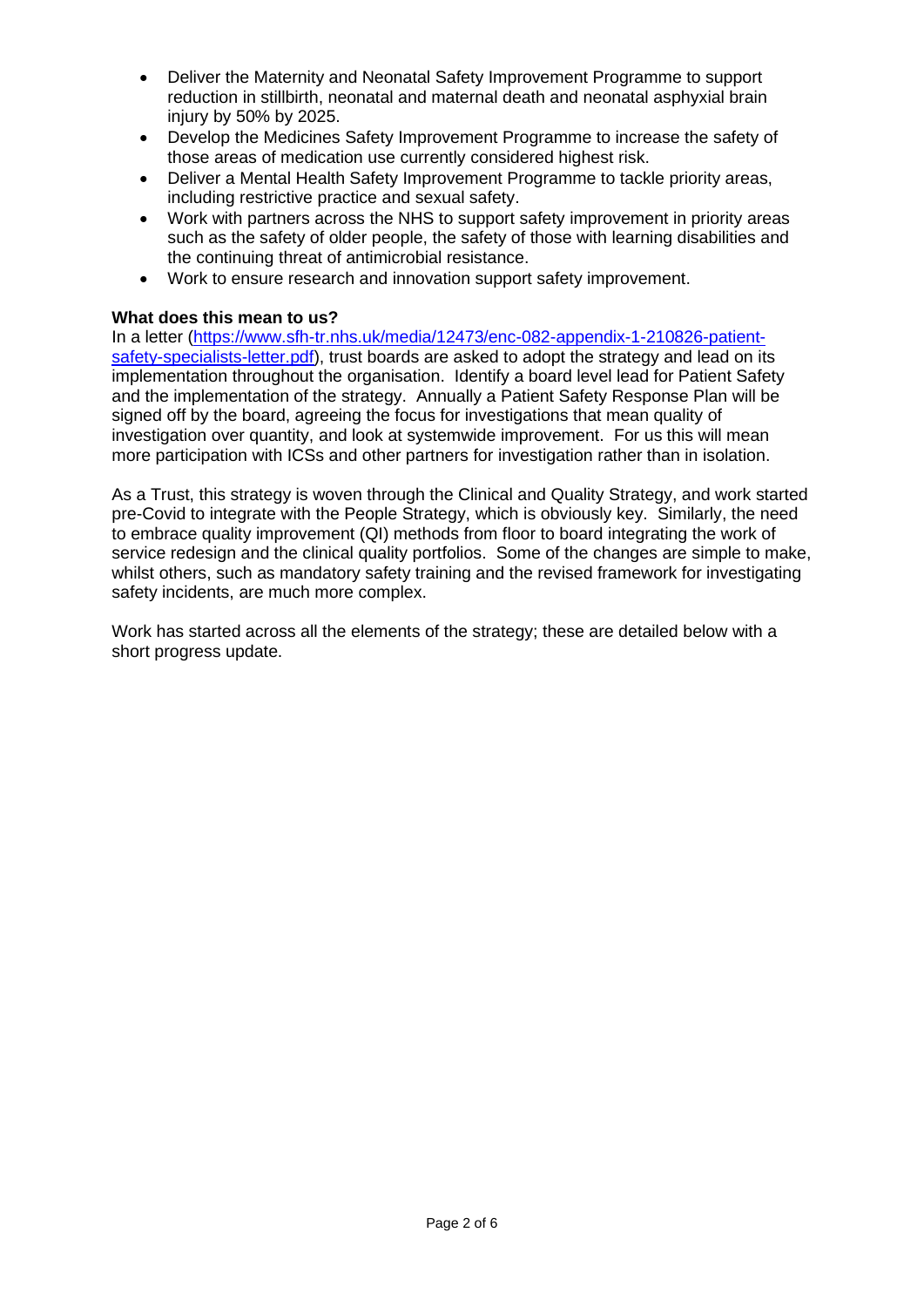# **CCS NHS Trust progress against key priorities for NHS Patient Safety Strategy**

| <b>Patient Safety Strategy requirement of all trusts</b>                   | <b>Progress to date</b>                                                     |
|----------------------------------------------------------------------------|-----------------------------------------------------------------------------|
| <b>Board insight</b>                                                       | https://www.sfh-tr.nhs.uk/media/12473/enc-082-appendix-1-210826-            |
| NHS England » The NHS Patient Safety Strategy                              | patient-safety-specialists-letter.pdf                                       |
|                                                                            |                                                                             |
| Equality, diversity, and inclusion                                         | David Vickers, Executive Director for Health Inequalities                   |
| A commitment to address patient safety inequalities, including LeDER;      | Attend the BLMK LeDER reviews                                               |
| pressure ulcers.                                                           | Learning from Deaths Group                                                  |
|                                                                            | Pressure Ulcer – Stop the pressure – continues including benchmarking       |
|                                                                            | project with ELFT.                                                          |
|                                                                            | Equality, Inclusion and Diversity (patient facing) post is being advertised |
|                                                                            | Increase in Adult Safeguarding provision has meant that a lead for LeDER    |
|                                                                            | has been identified                                                         |
| <b>Patient safety infrastructure</b>                                       | Liz Webb is the Trust's Patient Safety Specialist and links into the local, |
| Development of regional and local networks                                 | regional and national networks.                                             |
| Appointment of a patient safety specialist                                 |                                                                             |
| Focus on safety culture and safe systems                                   |                                                                             |
|                                                                            |                                                                             |
| <b>Just culture</b>                                                        | Clinical and HR policies and procedures take a Just Culture approach.       |
| Embed the principles of a safety culture on an ongoing basis. These should | We review the NHS staff survey results and have agreed actions to           |
| include monitoring and response to NHS staff survey results and any other  | improve patient safety culture.                                             |
| safety culture assessments, adoption of the NHS England and NHS            |                                                                             |
| Improvement 'A Just Culture Guide' or equivalent.                          | Freedom to Speak Up outcome continues to be positive – however the          |
|                                                                            | outcomes are reviewed, and work is ongoing.                                 |
|                                                                            |                                                                             |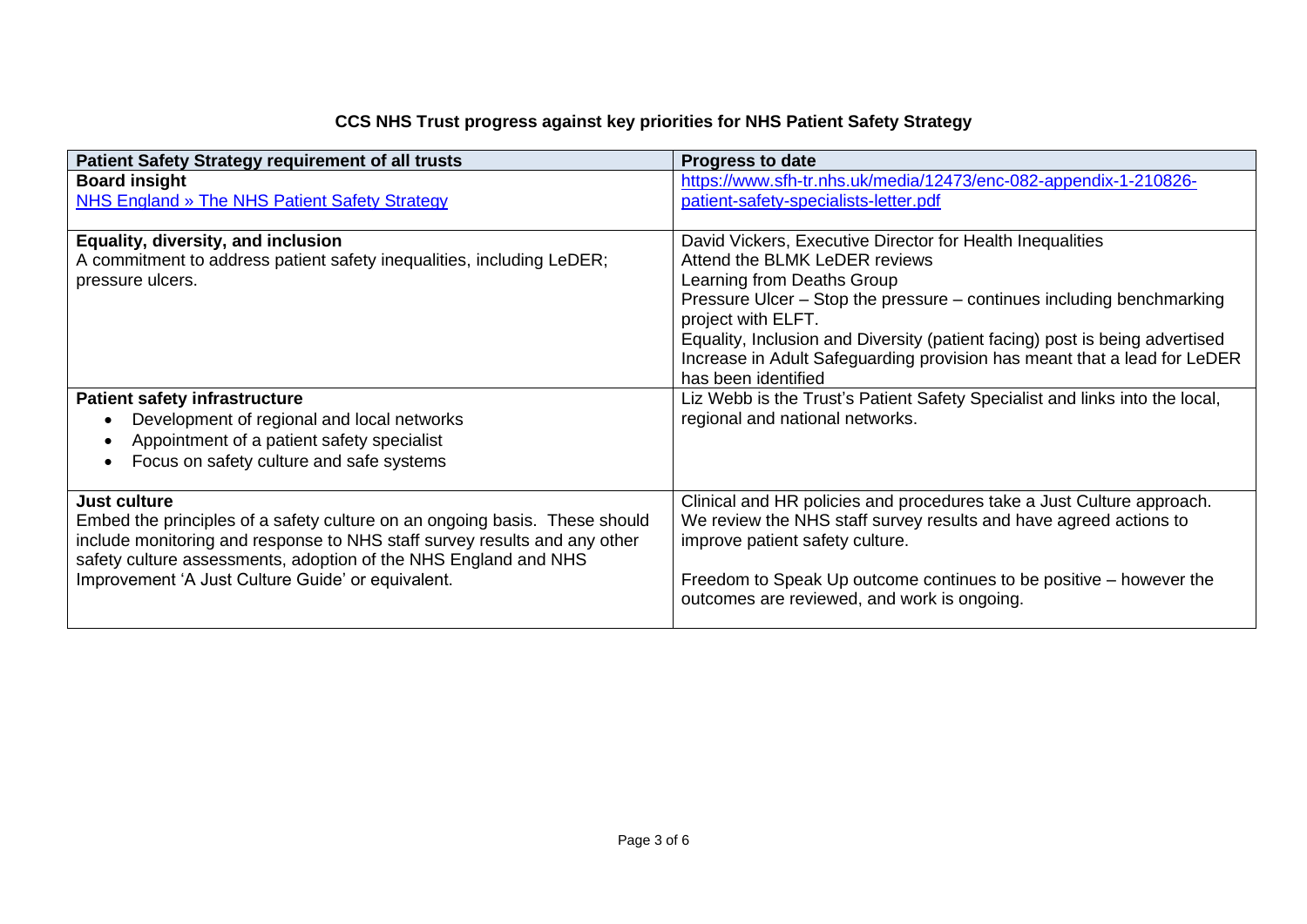| <b>Patient Safety Strategy requirement of all trusts</b>                           | <b>Progress to date</b>                                                      |
|------------------------------------------------------------------------------------|------------------------------------------------------------------------------|
| <b>National Patient Safety Alerts</b>                                              | DATIX is used as the system for the receipt and actioning of NatPSAs.        |
| An Alert was issued by the Central Alerting System (CAS) helpdesk in               |                                                                              |
| September 2019 (CHT/2019/001: The introduction of National Patient Safety          | Kate Howard and David Vickers are the executives informed of these and       |
| Alerts) which set out actions for NHS organisations to support the introduction    | the cascade and management of the process is led by the Incident, Risk       |
| of the new NatPSAs:                                                                | and Safety Manager, overseen by Liz Webb DCN/PSS.                            |
| Identify appropriate escalation routes for National Patient Safety Alerts          |                                                                              |
| to ensure organisation-wide coordination and senior oversight.                     | All NPSA alerts are now reported to board for oversight.                     |
| Note the dual running period and action all alerts in the appropriate<br>$\bullet$ |                                                                              |
| manner.                                                                            |                                                                              |
| Embed process for ensuring senior oversight and actioning of<br>$\bullet$          |                                                                              |
| NatPSAs within your internal SOPs.                                                 |                                                                              |
|                                                                                    |                                                                              |
| There is an existing contractual and regulatory requirement to complete            |                                                                              |
| actions required in NatPSAs and this is reinforced by the strategy                 |                                                                              |
| requirement that '100% compliance declared for NatPSAs by their action             |                                                                              |
| complete deadlines'.                                                               |                                                                              |
|                                                                                    |                                                                              |
| Improving quality of patient safety incident reporting                             | Work in progress, Safety team work directly with staff on content and        |
|                                                                                    | quality.                                                                     |
|                                                                                    |                                                                              |
| Support transition from NRLS and STEIS to Learn from patient safety                | Datix will link to the new LFPSE system.                                     |
| events service (LFPSE)                                                             | Communication in due course.                                                 |
|                                                                                    |                                                                              |
| Implement the Framework for Involving Patients in Patient Safety                   | Role description and preparation for advert underway.                        |
| Trust to include two Patient Safety Partners on safety related clinical            | New Deputy Clinical Quality Manager has this in their workplan.              |
| governance committees (or equivalent) by July 2022 and elsewhere as                | Policy for supporting payment for patient safety partners and patients who   |
| appropriate.                                                                       | choose to be part of the Trusts coproduction programme is in its final draft |
|                                                                                    |                                                                              |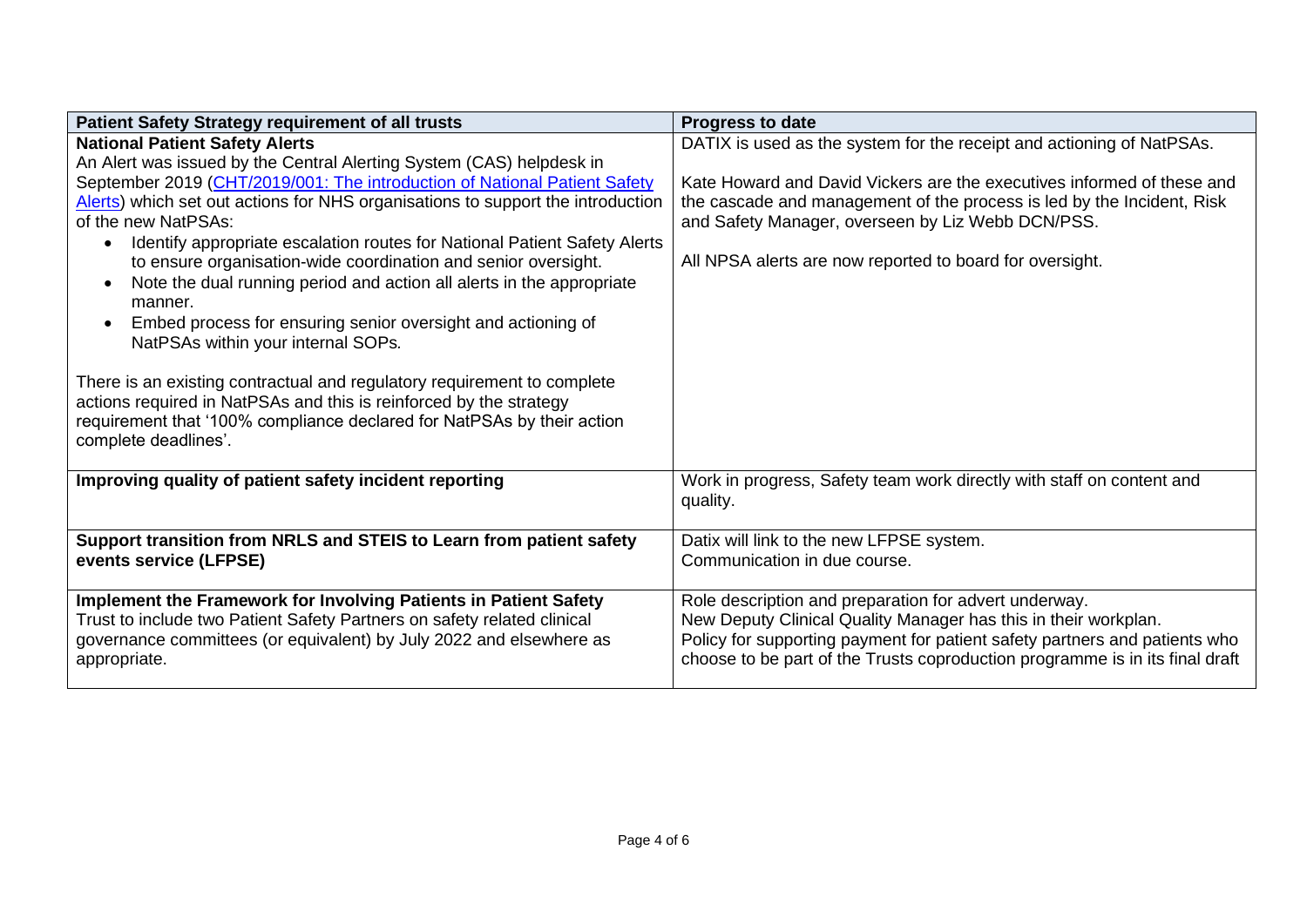| <b>Patient Safety Strategy requirement of all trusts</b>                                                                                                                                                                                                                                                                                                            | <b>Progress to date</b>                                                                                                                                                                                                                                                                                                                                                                                                                                                                  |
|---------------------------------------------------------------------------------------------------------------------------------------------------------------------------------------------------------------------------------------------------------------------------------------------------------------------------------------------------------------------|------------------------------------------------------------------------------------------------------------------------------------------------------------------------------------------------------------------------------------------------------------------------------------------------------------------------------------------------------------------------------------------------------------------------------------------------------------------------------------------|
| Patient safety education and training                                                                                                                                                                                                                                                                                                                               | This is mandated and requires all staff 'Floor to Board' to undertake.                                                                                                                                                                                                                                                                                                                                                                                                                   |
| Support all staff to receive training in the foundations of patient safety by April<br>2023.                                                                                                                                                                                                                                                                        | Currently out for consultation. Not progressed so far.                                                                                                                                                                                                                                                                                                                                                                                                                                   |
| https://www.hee.nhs.uk/our-work/patient-safety<br>National patient safety syllabus<br>Training for every member of staff across the NHS Making Safety<br>Active:<br>Preventing harm before it occurs<br>Seeing risks and making them safe<br>It's time to change what we do                                                                                         | 1. Level 1 (Essentials) Patient Safety Syllabus educational materials are<br>currently being developed for ALL staff. These consist of:<br>Essentials introductory video (all staff)<br>Essentials e-learning educational module (all staff)<br>Essentials e-learning module for Boards and Senior Leadership<br>teams<br>Level 2 (Access to Practice) e-learning educational module for those<br>who wish to progress further, in autumn 2021.<br>Levels 3-5 educational modules.<br>3. |
| Implement the new Patient Safety Incident Response Framework<br>(PSIRF)                                                                                                                                                                                                                                                                                             | The Safety Manager and Patient Experience Manager have attended<br>training on the new framework.                                                                                                                                                                                                                                                                                                                                                                                        |
| This framework will replace the current Serious Incident framework and<br>documentation.                                                                                                                                                                                                                                                                            | Clinical Quality Manager and newly appointed Deputy Clinical Safety<br>Manager will develop a project plan and education programme to roll this<br>out.                                                                                                                                                                                                                                                                                                                                  |
|                                                                                                                                                                                                                                                                                                                                                                     | This is a significant change for the whole NHS. National messaging<br>currently is do it incrementally and in step with local ICSs.                                                                                                                                                                                                                                                                                                                                                      |
| <b>National Patient Safety Improvement Programmes</b><br>Managing Deterioration Safety Improvement Programme (ManDetSIP)<br>Maternity and Neonatal Safety Improvement Programme (MatNeoSIP)<br>Medicines Safety Improvement Programme (MedSIP)<br>Adoption and Spread Safety Improvement Programme (A&S-SIP)<br>Mental Health Safety Improvement Programme (MH-SIP) | As a trust we will participate as appropriate, particularly around Medicines<br>and Managing Deteriorating patients.                                                                                                                                                                                                                                                                                                                                                                     |